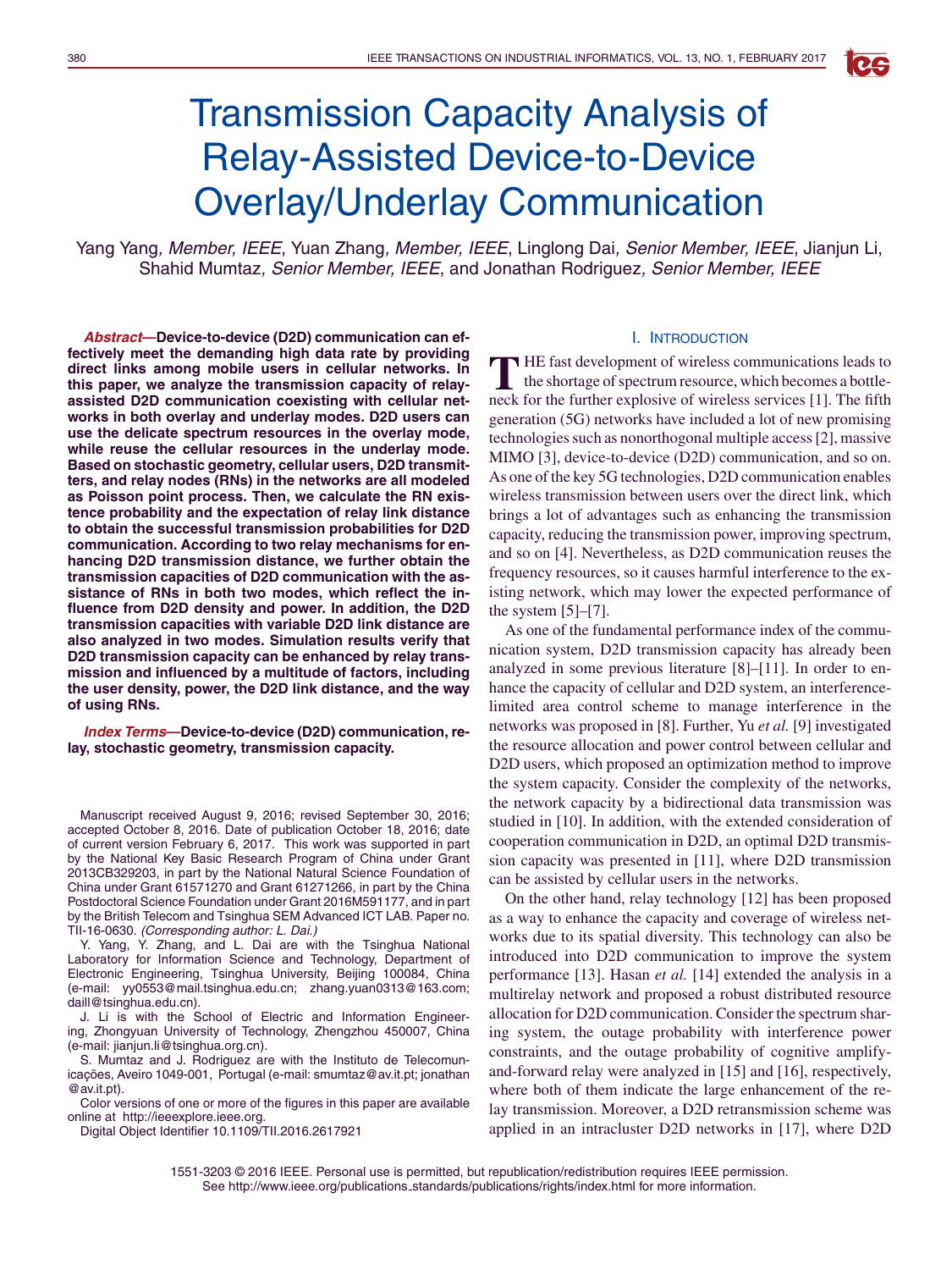can adaptively select the number of cooperative relays to perform multicast retransmissions. Similar works are also shown in [18] and [19]. However, when the spatial isolation is sufficient, most existing works have not considered the important case that the relay links are allowed to reuse the same resources of the cellular network, which is indeed helpful to further improve the spectrum efficiency.

In this paper, the scenario that D2D communication can use potential relay nodes (RNs) to perform relay transmission in the network coexisting with cellular system is considered.<sup>1</sup> Those potential RNs are the mobile terminals, which are able to provide relay services for D2D communication. By utilizing the stochastic geometry, the cellular user, D2D transmitters, and RNs in the network are modeled by Poisson point process (PPP) with different densities. Then, the following two modes are analyzed in detail: 1) Overlay mode: Dedicated resources are allocated to D2D communication, cellular users and D2D users use orthogonal resources, thus, the interference does not exist between cellular users and D2D users; 2) Underlay mode: D2D communication reuses the same resources with cellular system, i.e., cellular users and D2D users share the resources, thus the interference is not only existed among the D2D users, but also between cellular and D2D communications.

For each mode, the effect of relay transmission is divided into two cases: transmission distance extension and transmission capacity improvement, which are analyzed, respectively. First, for the relay existence probability, the expectation of the relay link distance and the general form of successful transmission probability are derived. Then, the expressions of D2D transmission capacity in different modes with different mechanisms are obtained, which show the influence from D2D RNs. Furthermore, we derive the D2D transmission capacity gain with the assistance of D2D RNs. In addition, the transmission capacities with variable D2D link distance are analyzed in all cases. Finally, simulation results verify that D2D transmission capacity can be enhanced by the relay transmission, and such D2D transmission capacity is affected by some important factors including the user density, variable D2D link distance, and the way of using the relay in D2D transmission.

The rest of the paper is organized as follows. Section II describes the scenario and the system model. Section III presents the RN existence probability, the expectation of the relay link distance, and the general form of successful transmission probability. Sections IV and V analyze the D2D transmission capacity in overlay mode and underlay mode, respectively. Then, the simulation results are illustrated in Section VI. Finally, the conclusions are summarized in Section VII.

## II. SCENARIO DESCRIPTION AND SYSTEM MODEL

In this section, we first explain the scenario of the relayassisted D2D communication coexisting with cellular network, and then present the network and channel model in detail.



Fig. 1. Scenario of relay-assisted D2D communication in cellular networks.

## *A. Scenario Description*

As shown in Fig. 1, the basic scenario contains cellular networks, D2D users, and potential RNs, which are denoted as  $S_0$ ,  $S_1$ , and  $S_2$ , respectively. Cellular networks are deployed on the cellular frequency spectrum, and D2D communication reuses the uplink resources. The networks work in time division duplex (TDD) mode, and the cellular uplink frequency spectrum is divided into  $K$  frequency-flat subchannels by using orthogonal frequency division multiplexing technology. Both cellular and D2D users use full set of the subchannels in the networks.

#### *B. Network Models*

Based on the theory of stochastic geometry, the following assumptions are made:

*Assumption 1:* The cellular users form a stationary PPP on the two-dimensional plane  $\Re$ , which is denoted as  $\Pi_0$  with density  $\lambda_0$ . The cellular transmission power is denoted as  $P_0$ .

*Assumption 2:* The transmitters of D2D users form a PPP which is denoted as  $\Pi_1$  with density  $\lambda_1$  on  $\Re$ . Each D2D transmitter is associated with a D2D receiver located at a distance R. The D2D transmission power is denoted as  $P_1$ .

*Assumption 3:* The potential RNs form a stationary PPP which is denoted as  $\Pi_2$  with density  $\lambda_2$  on  $\Re$ . The transmission power of RN is denoted as  $P_2$ . D2D communication can be forwarded by one of the RNs under the condition that the distances between the RN and either the D2D transmitter or the receiver are shorter than  $R$ . If more than one RN is available, the D2D pair randomly chooses one to the forward signals.

*Assumption 4:* According to Palm theory [20], a typical receiver of system  $S_j$ ,  $j \in \{0, 1, 2\}$  is assumed to be located in the origin, which does not influence the statistics of the PPP.

#### *C. Channel Models*

The propagation channel model can be expressed as

$$
P_{rx} = \delta P_{tx} \left| D \right|^{-\alpha} \tag{1}
$$

where  $P_{tx}$  and  $P_{rx}$  represent the transmitter and receiver power, respectively.  $\delta$  stands for Rayleigh fading coefficient, which obeys an independent exponential distribution with unit mean

<sup>&</sup>lt;sup>1</sup>Simulation codes are provided to reproduce the results presented in this paper: http://oa.ee.tsinghua.edu.cn/dailinglong/.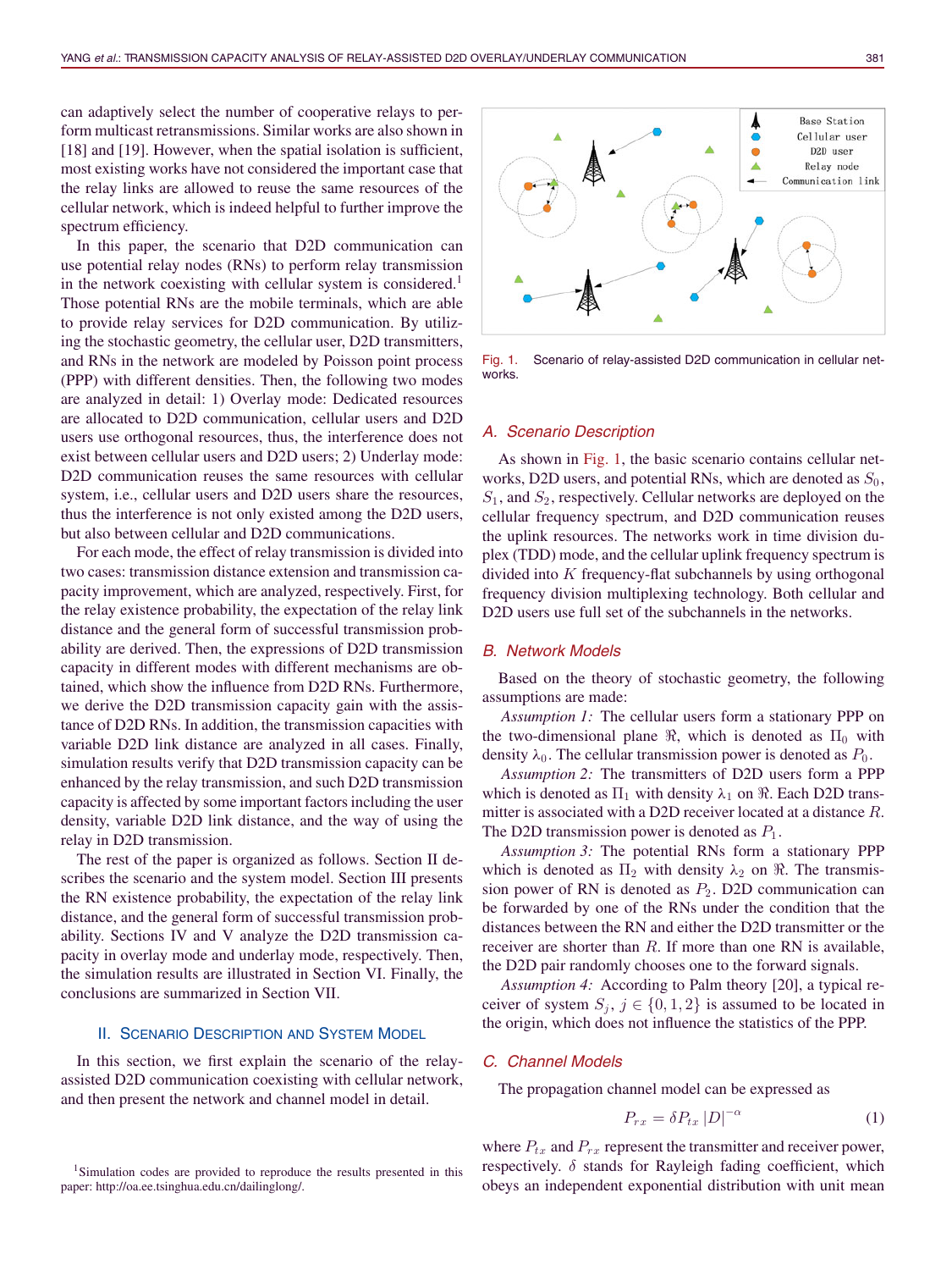

Fig. 2. D2D communication assisted by RNs.

for every communication link in the system, i.e.,  $\delta \sim exp(1)$ .  $\alpha$ is the path loss exponent, and  $|D|$  is the distance between the transmitter and the receiver.

When D2D communication reuses the cellular resources, the typical receiver suffers from the interference generated by cellular users, D2D users, and RNs. In order to complete the subsequent deduction, we define  $\delta_{jk}$  and  $X_{jk}$  to represent the Rayleigh fading coefficient and the distance from the origin to the interfering node k,  $(k \in \Pi_i)$  in  $S_i$ ,  $j \in \{0, 1, 2\}$ , respectively.

# III. RN EXISTENCE PROBABILITY, THE EXPECTATION OF RELAY LINK DISTANCE AND THE GENERAL FORM OF SUCCESSFUL TRANSMISSION PROBABILITY

In this section, first, the RN existence probability and the expectation of relay link distance between two D2D users are deduced. Next, the general form of successful transmission probability of the receiver in system  $S_n$ ,  $(n \text{ is } 0, 1, \text{ or } 2)$  is obtained.

## *A. RN Existence Probability and the Expectation of Relay Link Distance*

According to assumption 3, D2D users utilize RNs to forward signals when RNs are located in the shadow region as shown in Fig. 2. The area of this region is given by

$$
S = (2\pi/3 - \sqrt{3}/2) R^2.
$$
 (2)

Because the density of potential RNs is  $\lambda_2$ , the RN existence probability  $Pr_e$  in the shadow region is

$$
\Pr_e = 1 - e^{-\lambda_2 S} = 1 - e^{-\lambda_2 \left(\frac{2\pi}{3} - \frac{\sqrt{3}}{2}\right) R^2}.
$$
 (3)

The average link distance between D2D user and RN can be obtained by calculating the mathematical expectation. Let the distance between D2D user and RN is r,  $(0 < r \le R)$ , we get the following lemma.

*Lemma 1:* The expectation of relay link distance  $E(r)$ satisfies

$$
E(r) = AR \tag{4}
$$

where  $A = (4\pi - 36\sqrt{3} + 64) / (12\pi - 9\sqrt{3}).$ 

*Proof:* As the black arc showed in Fig. 2, the arc length  $l(r)$ with D2D user as center and  $r$  as radius cross the shadow region is  $l(r) = 2r \arccos(\frac{r}{2R})$ . Because the RN is uniform-distributed in the shadow region, the probability density function (pdf) of  $r$ 

is  $f(r) = \frac{l(r)}{S} = \frac{2r \arccos(\frac{r}{2R})}{(2\pi - \sqrt{3})R^2}$  $\frac{\pi}{(2\pi)}\frac{\sqrt{3}}{2\pi}$  Then, the expectation of distance between D2D user and RN is

$$
E(r) = \int_0^R rf(r) dr = \int_0^R \frac{12r^2 \arccos(\frac{r}{2R})}{(4\pi - 3\sqrt{3}) R^2} dr
$$
  

$$
\stackrel{(a)}{=} \frac{96R}{4\pi - 3\sqrt{3}} \int_0^{\frac{1}{2}} x^2 \arccos(x) dx
$$
  

$$
\stackrel{(b)}{=} \frac{4(\pi - 9\sqrt{3} + 16) R}{12\pi - 9\sqrt{3}}
$$
 (5)

where (a) is the substitution of  $x = \frac{r}{2R}$ , (b) is the result according to [21, eq. (2.833)]. Make  $A = \frac{4(\pi - 9\sqrt{3} + 16)}{12\pi (9\sqrt{3})}$  $\frac{\pi - 9\sqrt{3} + 10}{12\pi - 9\sqrt{3}}$ , the result (4) is obtained.

#### *B. General Form of Successful Transmission Probability*

In order to obtain the general form of successful transmission probability, all three kinds of interferences from cellular users, D2D users, and RNs are considered. Because the spectrum sharing of D2D users and RNs are the main consideration, which means the whole networks are interference-limited and the thermal noise is negligible. The signal-to-interference ratio (SIR) of system  $S_n$ , (n is 0, 1, or 2) at the typical receiver can be expressed

$$
SIR_n = \frac{P_n \delta_{n0} R_{n0}^{-\alpha}}{\sum_{j \in \{0,1,2\}} I_j}
$$
 (6)

where  $I_j = (P_j \nvert P_n) \sum_{k \in \Pi_j} \delta_{jk} |X_{jk}|^{-\alpha}, \delta_{n0}$  and  $R_{n0}$  are the Rayleigh fading and the distance from the desired transmitter to the typical receiver of  $S_n$ , respectively.

In order to guarantee the reliability of the transmission, the SIR of the receiver in  $S_n$ ,  $(n \text{ is } 0, 1, \text{ or } 2)$  should satisfy  $SIR_n \geq T_n$ , where  $T_n$  is the SIR threshold of  $S_n$ . Then, the following lemma shows the general form of successful transmission probability.

*Lemma 2:* The general form of successful transmission probability of a typical receiver in  $S_n$ ,  $(n \text{ is } 0, 1, \text{ or } 2)$  satisfies

$$
\Pr\left(SIR_n \ge T_n\right) = e^{-C_\alpha T_n^{\frac{2}{\alpha}} R_{n0}^2 \sum_{j \in \{0,1,2\}} \lambda_j \left(\frac{P_j}{P_n}\right)^{\frac{2}{\alpha}}} \tag{7}
$$

where  $C_{\alpha} = \pi \Gamma(1 + \frac{2}{\alpha})\Gamma(1 - \frac{2}{\alpha}).$ 

*Proof:* From (6), the successful transmission probability satisfies

$$
\Pr\left(\text{SIR}_n \ge T_n\right) = \Pr\left(\delta_{n0} \ge T_n R_{n0}^{\alpha} \left(I_0 + I_1 + I_2\right)\right)
$$
  
= 
$$
\int_0^{\infty} e^{-sT_n R_{n0}^{\alpha}} d\left[\Pr\left(I_0 + I_1 + I_2 \le s\right)\right]
$$
  
= 
$$
\psi_{I_0} \left(T_n R_{n0}^{\alpha}\right) \psi_{I_1} \left(T_n R_{n0}^{\alpha}\right) \psi_{I_2} \left(T_n R_{n0}^{\alpha}\right)
$$
 (8)

where  $\psi_{I_0}(\cdot), \psi_{I_1}(\cdot)$  and  $\psi_{I_2}(\cdot)$  are Laplace transformation of  $I_0$ ,  $I_1$ , and  $I_2$ , respectively. Because  $\delta_{n0}$  satisfies independent exponential distribution, we have [22]

$$
\psi_{I_0}(s) = e^{-\lambda_0 \pi \left(\frac{s P_0}{P_n}\right)^{\frac{2}{\alpha}} \Gamma\left(1 + \frac{2}{\alpha}\right) \Gamma\left(1 - \frac{2}{\alpha}\right)}
$$
(9)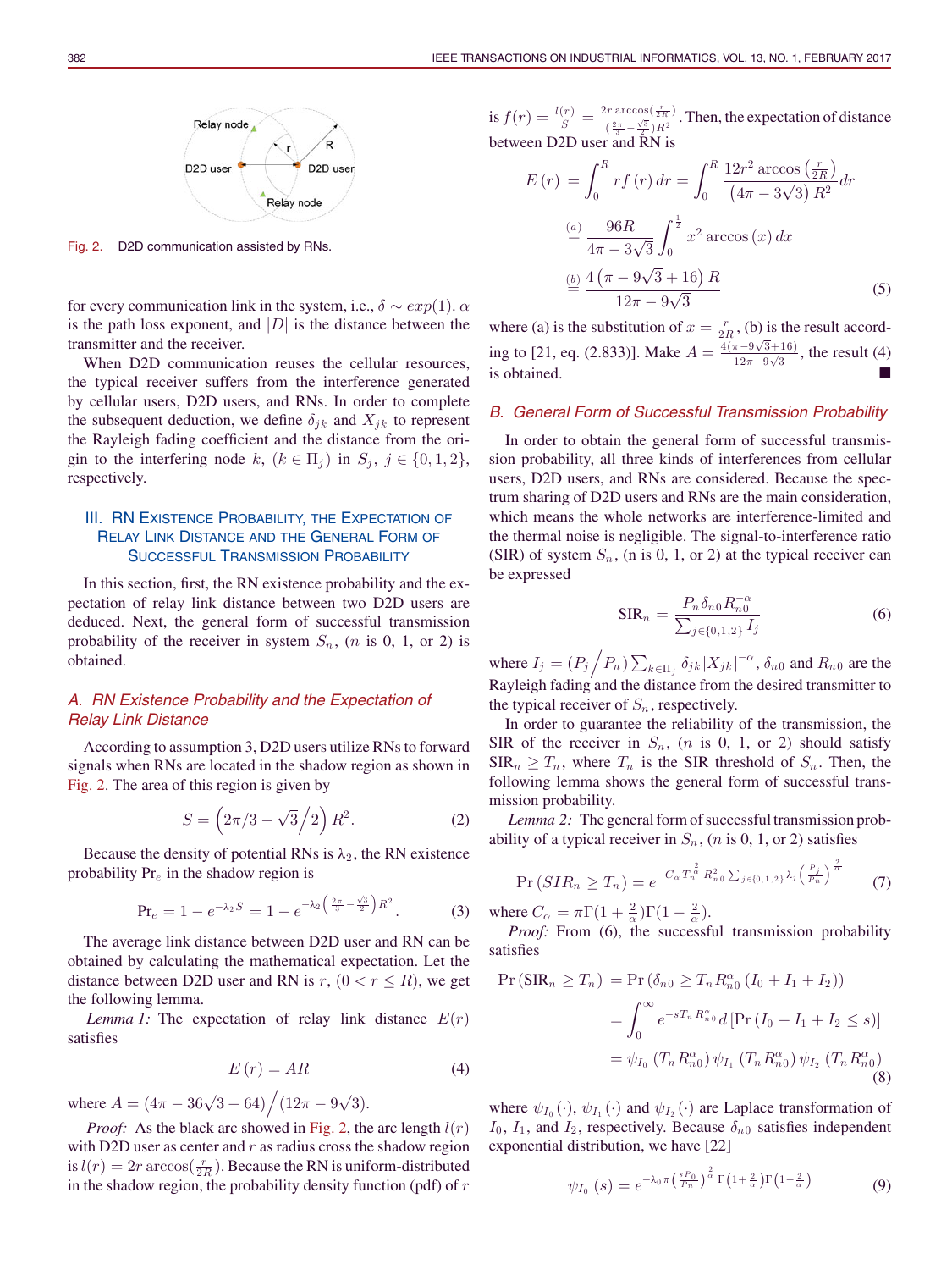where  $\Gamma(\cdot)$  is the gamma function with the form  $\Gamma(z) =$  $\int_0^\infty e^{-t} t^{z-1} dt$ . Similarly

$$
\psi_{I_1}\left(s\right) \;=\; e^{-\lambda_1 \pi \left(\frac{s P_1}{P_n}\right)^{\frac{2}{\alpha}} \Gamma\left(1+\frac{2}{\alpha}\right) \Gamma\left(1-\frac{2}{\alpha}\right)}\tag{10}
$$

$$
\psi_{I_2}\left(s\right) \;=\; e^{-\lambda_2 \pi \left(\frac{s \, P_2}{P_n}\right)^{\frac{2}{\alpha}} \Gamma\left(1+\frac{2}{\alpha}\right) \Gamma\left(1-\frac{2}{\alpha}\right)}.\tag{11}
$$

Substitute (9), (10), and (11) into (8), and let  $C_{\alpha} =$  $\pi\Gamma(1+\frac{2}{\alpha})\Gamma(1-\frac{2}{\alpha})$ , the result (7) is obtained.

## IV. TRANSMISSION CAPACITY ANALYSIS OF D2D COMMUNICATION WITH RNS IN THE OVERLAY MODE

In this section, the performance of D2D communication with RNs is analyzed in the overlay mode, i.e., the influence of cellular system is not considered because D2D users and RNs reuse the dedicated spectrum resources.

# *A. D2D Transmission Capacity With RN Assistance in the Overlay Mode*

The relay transmission is divided into following two cases: *Case 1:* The D2D pair is able to launch transmission only if there is an available RN in the shadow region shown in Fig. 2.

*Case 2:* If the RN is in the shadow region, the D2D pair utilizes this RN to forward signals, else, transmits signals by the direct link.

Then the two cases are analyzed as follows:

*Case 1: Transmission Distance Extension*

In this case, the D2D pairs cannot transmit signals if there is no available RN. Because of the relay transmission in TDD way, transmission time of D2D users is same as that of RNs. So, the density of activated D2D transmitter or RN is  $(1/2)\lambda_1 \text{Pr}_e$ . The transmission capacity is defined as the product of user density and the successful transmission probability [22]. The successful transmission probabilities from D2D to RN and from RN to D2D of case 1 in the overlay mode are

$$
\Pr\left(\text{SIR}_{\text{D2RN},\text{ov1}} \ge T_2\right) \ = \ e^{-\frac{1}{2}\lambda_1 \Pr_e C_\alpha \, T_2^{\frac{2}{\alpha}} A^2 \, R^2 \left[\left(\frac{P_2}{P_1}\right)^{\frac{2}{\alpha}} + 1\right]} \tag{12}
$$

$$
\Pr\left(\text{SIR}_{\text{RN2D},\text{ov1}} \ge T_2\right) = e^{-\frac{1}{2}\lambda_1 \Pr_e C_\alpha T_2^{\frac{2}{\alpha}} A^2 R^2 \left[\left(\frac{P_1}{P_2}\right)^{\frac{2}{\alpha}} + 1\right]}.
$$
\n(13)

The D2D transmission capacity of case 1 in the overlay mode is given by

$$
C_{\text{relay,ov1}} = \frac{1}{2} \lambda_1 P_{e} \times \Pr\left(\text{SIR}_{\text{D2RN,ov1}} \ge T_2\right) \times \Pr\left(\text{SIR}_{\text{RN2D,ov1}} \ge T_2\right). \tag{14}
$$

#### *Case 2: Transmission Capacity Improvement*

In this case, the D2D pair needs to transmit signals over the direct link without the RN appearing in the overlap region. The D2D density with direct transmission link is  $(1 - Pr_e)\lambda_1$ . And the densities of transmission from D2D transmitter to RN and from RN to D2D receiver are both  $\frac{1}{2}\lambda_1 Pr_e$ . From *Lemma 1* 

and *Lemma 2*, the successful transmission probability of D2D with direct link in the overlay mode is

$$
\Pr\left(\text{SIR}_{\text{D2D},\text{ov2}} \geq T_1\right) = e^{-\lambda_1 C_\alpha T_1^{\frac{2}{\alpha}} R^2 \left[1 - \frac{1}{2} \Pr_e + \frac{1}{2} \Pr_e \left(\frac{P_2}{P_1}\right)^{\frac{2}{\alpha}}\right]}.
$$
\n(15)

The successful probabilities from D2D to RN and from RN to D2D of case 2 in the overlay mode are

$$
\Pr\left(\text{SIR}_{\text{D2RN},\text{ov2}} \ge T_2\right)
$$
\n
$$
= e^{-\lambda_1 C_\alpha T_2^{\frac{2}{\alpha}} A^2 R^2 \left[1 - \frac{1}{2} \Pr_e + \frac{1}{2} \Pr_e \left(\frac{P_2}{P_1}\right)^{\frac{2}{\alpha}}\right]},\tag{16}
$$

$$
Pr(SIR_{RN2D,ov2} \geq T_2)
$$

$$
=e^{-\lambda_1 C_\alpha T_2^{\frac{2}{\alpha}} A^2 R^2 \left[ \left(1 - \frac{1}{2} \Pr_e \right) \left( \frac{P_1}{P_2} \right)^{\frac{2}{\alpha}} + \frac{1}{2} \Pr_e \right]}.
$$
 (17)

The D2D transmission capacity of case 2 in the overlay mode is given by

$$
C_{\text{relay,ov2}} = \lambda_1 (1 - \text{Pr}_e) \Pr(\text{SIR}_{\text{D2D,ov2}} \ge T_1)
$$
  
+ 
$$
\frac{1}{2} \lambda_1 \Pr_e \Pr(\text{SIR}_{\text{D2RN,ov2}} \ge T_2) \Pr(\text{SIR}_{\text{RN2D,ov2}} \ge T_2).
$$
 (18)

## *B. Transmission Capacity Gain from RNs in the Overlay Mode*

In order to analyze the transmission capacity gain from RN, first the D2D transmission capacity without RN in the overlay mode is calculated. From *Lemma 2*, the D2D transmission capacity without RN is

 $C_{\text{D2DnoRN},ov}$ 

$$
= \lambda_1 \Pr\left(\text{SIR}_{\text{D2DnoRN},ov} \geq T_1\right) = \lambda_1 e^{\left(-\lambda_1 C_\alpha T_1^{\frac{2}{\alpha}} R^2\right)}.
$$
 (19)

Then the following proposition is obtained:

*Proposition 1:* In the overlay mode, the D2D transmission capacity gains from RNs of case 1 and case 2 are indicated by (20) and (21), respectively.

$$
G_{\text{case1,ov}} = C_{\text{relay,ov1}} / C_{\text{D2DnoRN,ov}}
$$
  
= 
$$
\frac{1}{2} \mathbf{Pr}_e e^{\lambda_1 C_\alpha R^2} \left\{ T_1^{\frac{2}{\alpha} - \frac{1}{2}} \mathbf{Pr}_e T_2^{\frac{2}{\alpha} A^2} \left[ \left( \frac{P_2}{P_1} \right)^{\frac{2}{\alpha}} + \left( \frac{P_1}{P_2} \right)^{\frac{2}{\alpha}} + 2 \right] \right\}
$$
(20)

 $G_{\text{case2,ov}} = C_{\text{relay,ov2}} / C_{\text{D2DnoRN,ov}}$ 

$$
= (1 - \Pr_e) e^{\frac{\Pr_e \lambda_1 C_\alpha T_1^{\frac{2}{\alpha}} R^2}{2} \left[ 1 - \left(\frac{P_2}{P_1}\right)^{\frac{2}{\alpha}} \right]} + \frac{\Pr_e}{2}
$$
  
 
$$
\times e^{\lambda_1 C_\alpha T_1^{\frac{2}{\alpha}} R^2 - \lambda_1 C_\alpha T_2^{\frac{2}{\alpha}} A^2 R^2 \left\{ 1 + \frac{1}{2} \Pr_e \left[ \left(\frac{P_2}{P_1}\right)^{\frac{2}{\alpha}} - \left(\frac{P_1}{P_2}\right)^{\frac{2}{\alpha}} \right] + \left(\frac{P_1}{P_2}\right)^{\frac{2}{\alpha}} \right\}}
$$
(21)

When  $G_{\text{case1},\text{ov}}$  or  $G_{\text{case2},\text{ov}}$  is greater than 1, the RN can bring benefit to the D2D transmission. Otherwise, the D2D transmission with direct link is better.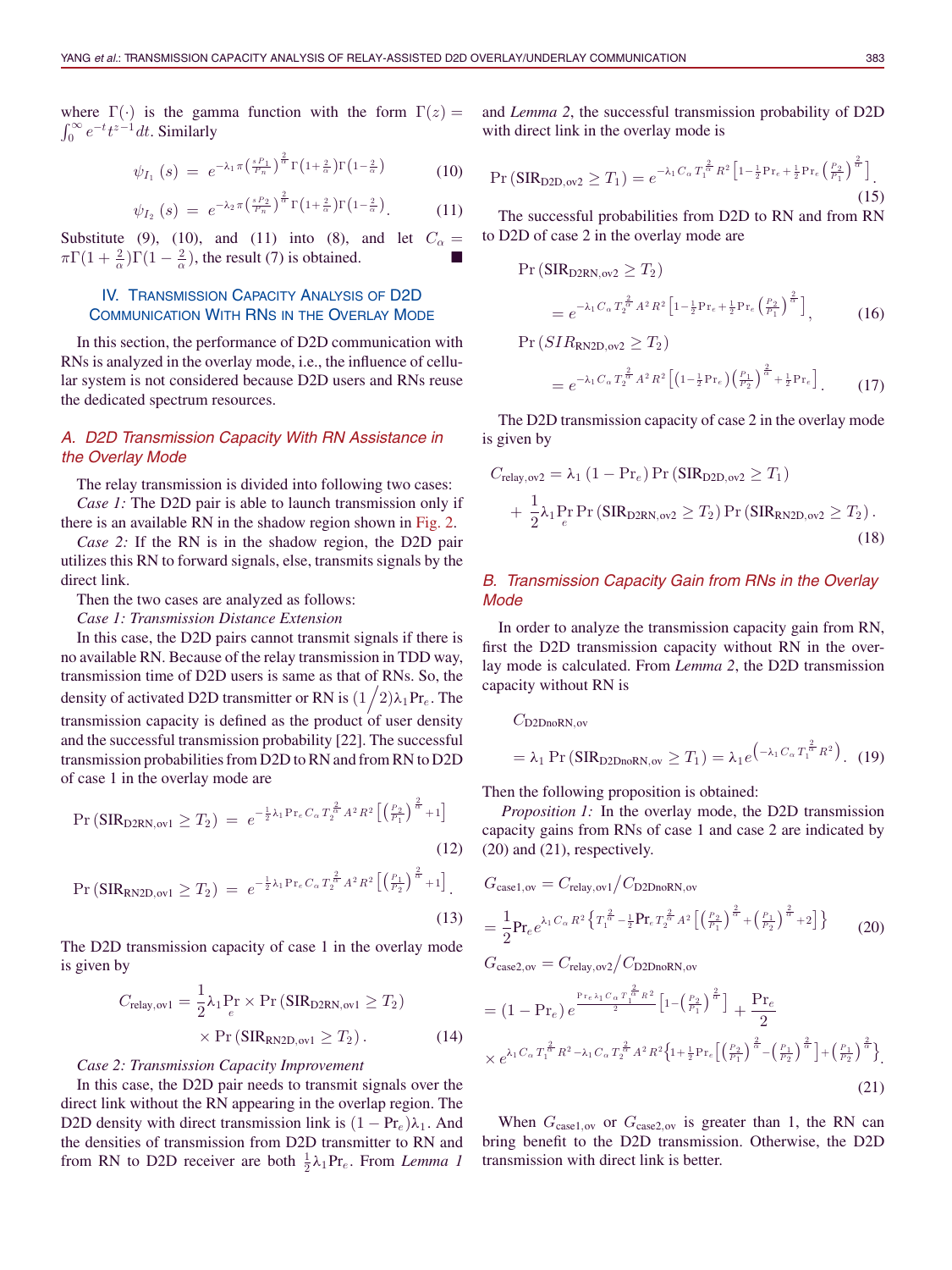# *C. Relay Transmission Capacity With Variable D2D Link Distance*

From above analysis, the link distance of D2D transmission R is a fixed value. While in the practice networks, the link distance is a random variable. To bridge the gap between theoretical models and practical situations, the relay transmission capacity with variable D2D link distance is analyzed below. Since the influence of RN is always considered, the density of potential RN is assumed to be large enough so that D2D transmission can always be assisted by RN, i.e., the condition that  $Pr_e = 1$ is established. Denote  $R_{\text{max}}$  and  $R_{\text{min}}$  as the maximum and the minimum transmission distance between D2D transmitter and receiver, and the distance R obeys uniform distribution in  $[R_{\min}, R_{\max}]$ ,  $(0 \le R_{\min} < R_{\max})$ . Then the pdf of R is

$$
f_R(r) = \frac{1}{R_{\text{max}} - R_{\text{min}}}; r \in [R_{\text{min}}, R_{\text{max}}].
$$
 (22)

*Theorem 1:* When D2D link distance R satisfies the uniform distribution in  $[R_{\min}, R_{\max}]$ , the D2D transmission capacity with RN in the overlay mode is

$$
C_{\text{relay,ov}} = \frac{\lambda_1 \pi}{2\sqrt{B_1 D_1} (R_{\text{max}} - R_{\text{min}})^2}
$$

$$
\times \left[ \Phi \left( \sqrt{2B_1} R_{\text{max}} \right) - \Phi \left( \sqrt{2B_1} R_{\text{min}} \right) \right]
$$

$$
\times \left[ \Phi \left( \sqrt{2D_1} R_{\text{max}} \right) - \Phi \left( \sqrt{2D_1} R_{\text{min}} \right) \right] (23)
$$

where  $B_1 = \frac{1}{2}\lambda_1 C_\alpha T_2^{\frac{2}{\alpha}} A^2 \left[\left(\frac{P_2}{P_1}\right)^{\frac{2}{\alpha}} + 1\right], D_1 = \frac{1}{2}\lambda_1 C_\alpha T_2^{\frac{2}{\alpha}} A^2$  $[(\frac{P_1}{P_2})^{\frac{2}{\alpha}}+1]$ , and  $\Phi(\bullet)$  is the cumulative distribution function (cdf) of standard normal distribution.

*Proof:* Because the condition of RN is always available, the transmission capacity expressions of case 1 and 2 in the overlay mode are the same, which can be written as  $C_{\text{relay,ov}} = \frac{1}{2}\lambda_1 \text{ Pr}_{\text{ov}}^{\text{D2RN}} \text{ Pr}_{\text{ov}}^{\text{RN2D}}$ , where  $\text{Pr}_{\text{ov}}^{\text{D2RN}}$  and  $\text{Pr}_{\text{ov}}^{\text{RN2D}}$  are the successful transmission capacities from D2D transmitter to RN and from RN to D2D receiver, respectively.

Denote  $B_1 = \frac{1}{2}\lambda_1 C_\alpha T_2^{\frac{2}{\alpha}} A^2 \left[\left(\frac{P_2}{P_1}\right)^{\frac{2}{\alpha}} + 1\right]$  and  $D_1 = \frac{1}{2}\lambda_1 C_\alpha$  $T_2^{\frac{2}{\alpha}} A^2 \left[\left(\frac{P_1}{P_2}\right)^{\frac{2}{\alpha}} + 1\right]$ . Since R satisfies uniform distribution in  $[R<sub>min</sub>, R<sub>max</sub>]$ , the equation becomes

$$
C_{\text{relay,ov}} = \frac{1}{2} \lambda_1 E_R \left( e^{-B_1 R^2} \right) E_R \left( e^{-D_1 R^2} \right)
$$
  
=  $\frac{1}{2} \lambda_1 \frac{1}{R_{\text{max}} - R_{\text{min}}} \sqrt{\frac{\pi}{B_1}} \int_{R_{\text{min}}}^{R_{\text{max}}} \sqrt{\frac{B_1}{\pi}} e^{-2 \left( \sqrt{\frac{1}{2B_1}} \right)^2} dr$   
 $\cdot \frac{1}{R_{\text{max}} - R_{\text{min}}} \sqrt{\frac{\pi}{D_1}} \int_{R_{\text{min}}}^{R_{\text{max}}} \sqrt{\frac{D_1}{\pi}} e^{-2 \left( \sqrt{\frac{1}{2D_1}} \right)^2} dr$   
=  $\frac{\lambda_1 \pi}{2 \sqrt{B_1 D_1} (R_{\text{max}} - R_{\text{min}})^2} \left[ \Phi \left( \sqrt{2B_1} R_{\text{max}} \right) - \Phi \left( \sqrt{2D_1} R_{\text{min}} \right) \right]$   
=  $\frac{1}{2 \sqrt{B_1 B_1} (R_{\text{min}})} \left[ \Phi \left( \sqrt{2D_1} R_{\text{max}} \right) - \Phi \left( \sqrt{2D_1} R_{\text{min}} \right) \right]$  (24)

where  $\Phi(\bullet)$  is the cdf of standard normal distribution.

# V. TRANSMISSION CAPACITY ANALYSIS OF D2D COMMUNICATION WITH RNS IN THE UNDERLAY MODE

In this section, the performance of D2D communication with RNs is analyzed in the underlay mode, i.e., the influence of cellular system is considered because D2D users and RNs share the cellular spectrum resources.

# *A. D2D Transmission Capacity With RN Assistance in the Underlay Mode*

When D2D users and RNs work in the underlay mode, the transmission is interfered by the cellular system. Similar to the analysis in the overlay mode, the following two cases are still considered:

*Case 1: Transmission Distance Extension*

In this case, the successful transmission probabilities from D2D to RN and from RN to D2D of case 1 in the underlay mode can be written as

$$
\Pr\left(\text{SIR}_{\text{D2RN},\text{un1}} \ge T_2\right) = e^{-C_{\alpha} T_2^{\frac{2}{\alpha}} A^2 R^2 \left[\lambda_0 \left(\frac{P_0}{P_1}\right)^{\frac{2}{\alpha}} + \frac{1}{2}\lambda_1 \Pr_e + \frac{1}{2}\lambda_1 \Pr_e \left(\frac{P_2}{P_1}\right)^{\frac{2}{\alpha}}\right]} \tag{25}
$$

$$
\Pr\left(\text{SIR}_{\text{RN2D},\text{un1}} \ge T_2\right)
$$
\n
$$
= e^{-C_{\alpha} T_2^{\frac{2}{\alpha}} A^2 R^2 \left[\lambda_0 \left(\frac{P_0}{P_2}\right)^{\frac{2}{\alpha}} + \frac{1}{2}\lambda_1 \Pr_e \left(\frac{P_1}{P_2}\right)^{\frac{2}{\alpha}} + \frac{1}{2}\lambda_1 \Pr_e\right]}.
$$
\n(26)

The D2D transmission capacity of case 1 in the underlay mode is given by

$$
C_{\text{relay,un1}} = \frac{1}{2} \lambda_1 \Pr_e \Pr\left(SIR_{\text{D2RN,un1}} \ge T_2\right) \times \Pr\left(SIR_{\text{RN2D,un1}} \ge T_2\right). \tag{27}
$$

#### *Case 2: Transmission Capacity Improvement*

In this case, there are cellular users in the system and D2D users should use the direct link to transmit signals when no RN in the overlap region. First, the successful transmission probability of D2D with direct link in the underlay mode is

$$
\Pr\left(\text{SIR}_{\text{D2D},\text{un2}} \ge T_1\right)
$$
\n
$$
= e^{-C_{\alpha} T_1^{\frac{2}{\alpha}} R^2 \left[ \lambda_0 \left( \frac{P_0}{P_1} \right)^{\frac{2}{\alpha}} + \lambda_1 + \frac{1}{2} \lambda_1 \Pr_e \left( \left( \frac{P_2}{P_1} \right)^{\frac{2}{\alpha}} - 1 \right) \right]}.
$$
\n(28)

Second, the successful probabilities from D2D to RN and from RN to D2D of case 2 in the underlay mode are

$$
\Pr\left(SIR_{\text{D2RN},\text{un2}} \ge T_2\right)
$$
\n
$$
= e^{-C_{\alpha} T_2^{\frac{2}{\alpha}} A^2 R^2 \left\{\lambda_0 \left(\frac{P_0}{P_1}\right)^{\frac{2}{\alpha}} + \lambda_1 + \frac{1}{2}\lambda_1 \Pr_e \left[\left(\frac{P_2}{P_1}\right)^{\frac{2}{\alpha}} - 1\right] \right\}}
$$
\n
$$
\Pr\left(SIR_{\text{RN2D},\text{un2}} \ge T_2\right)
$$
\n(29)

$$
=e^{-C_{\alpha}T_{2}^{\frac{2}{\alpha}}A^{2}R^{2}\left\{\lambda_{0}\left(\frac{P_{0}}{P_{2}}\right)^{\frac{2}{\alpha}}+\lambda_{1}\left(\frac{P_{1}}{P_{2}}\right)^{\frac{2}{\alpha}}+\frac{\lambda_{1}}{2}\Pr_{e}\left[1-\left(\frac{P_{1}}{P_{2}}\right)^{\frac{2}{\alpha}}\right]\right\}}.(30)
$$

The D2D transmission capacity of case 2 in the underlay mode is given by

$$
C_{\text{relay,un2}} = \lambda_1 (1 - \text{Pr}_e) \Pr\left(\text{SIR}_{\text{D2D,un2}} \ge T_1\right) + \frac{1}{2} \lambda_1 \text{Pr}_e
$$
  
× 
$$
\times \Pr\left(\text{SIR}_{\text{D2RN,un2}} \ge T_2\right) \Pr\left(\text{SIR}_{\text{RN2D,un2}} \ge T_2\right).
$$
 (31)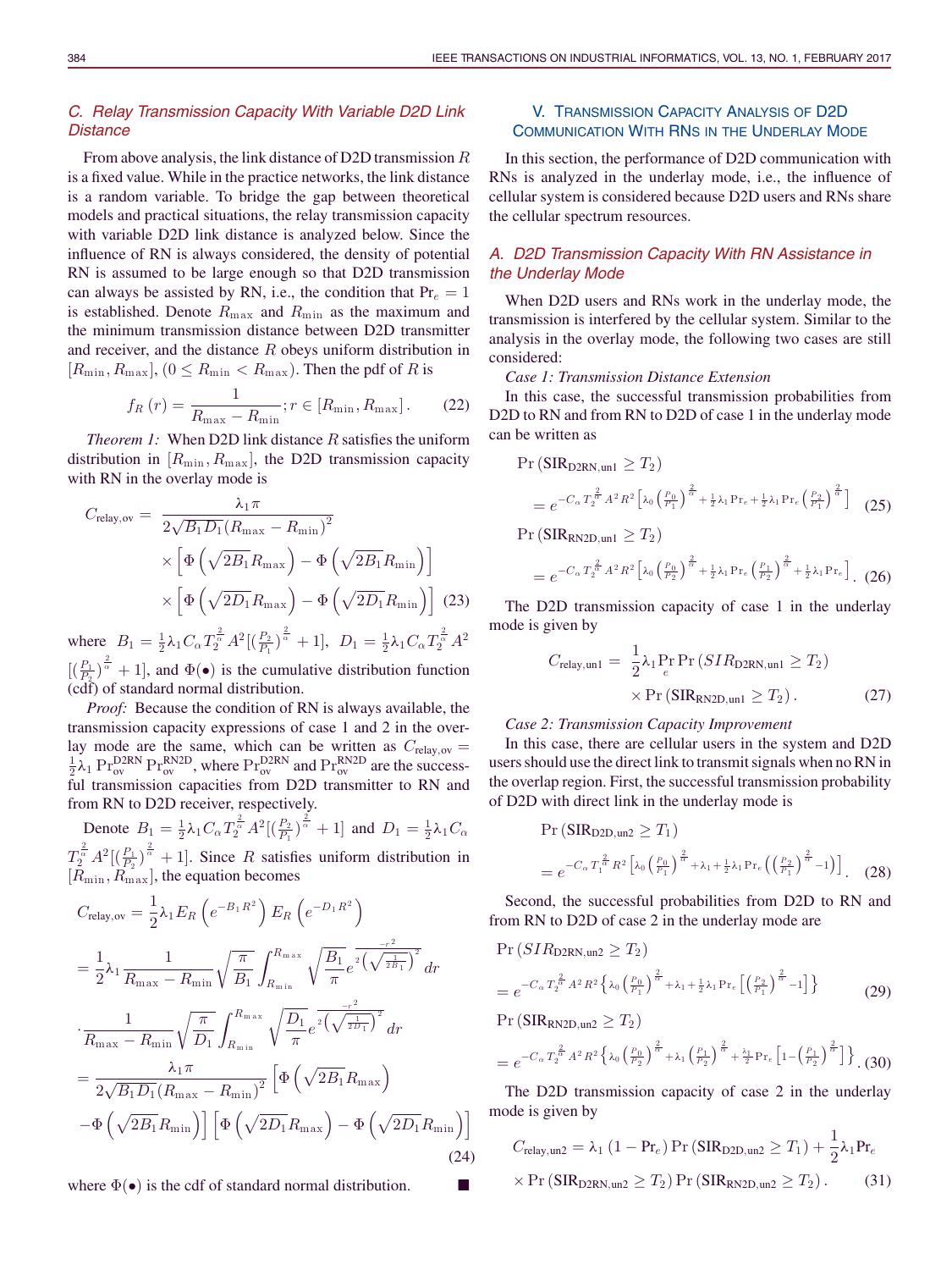*Remark 1:* Compared the expression of D2D transmission capacity in the overlay mode, the influence of cellular system is added. It is obvious that the D2D transmission capacity of the underlay mode is less than the overlay mode under the same system parameter configurations.

# *B. Transmission Capacity Gain From RNs in the Underlay Mode*

In the underlay mode, the interference in the system is more complex than the overlay mode. In order to obtain D2D transmission capacity gain from RNs, first the D2D successful transmission probability without RN in the underlay mode can be written as

$$
\Pr\left(\text{SIR}_{\text{D2DnoRN},un} \geq T_1\right) = e^{-C_\alpha T_1^{\frac{2}{\alpha}} R^2 \left[\lambda_0 \left(\frac{P_0}{P_1}\right)^{\frac{2}{\alpha}} + \lambda_1\right]}.\tag{32}
$$

$$
C_{\text{relay,un}} = \frac{1}{2} \lambda_1 E_R \left( e^{-B_2 R^2} \right) E_R \left( e^{-D_2 R^2} \right)
$$
  
= 
$$
\frac{\lambda_1 \pi}{2 \sqrt{B_2 D_2 (R_{\text{max}} - R_{\text{min}})^2}} \left[ \Phi \left( \sqrt{2B_2} R_{\text{max}} \right) - \Phi \left( \sqrt{2B_2} R_{\text{min}} \right) \right] \left[ \Phi \left( \sqrt{2D_2} R_{\text{max}} \right) - \Phi \left( \sqrt{2D_2} R_{\text{min}} \right) \right].
$$
  
(33)

The D2D transmission capacity without RN in the underlay mode is  $C_{\text{D2DnoRN},un} = \lambda_1 e^{-C_{\alpha} T_1^{\frac{2}{\alpha}} R^2 [\lambda_0 (\frac{P_0}{P_1})^{\frac{2}{\alpha}} + \lambda_1]}$ . Then the following proposition is obtained:

*Proposition 2:* In the underlay mode, the D2D transmission capacity gains from RNs of case 1 and case 2 are presented as  $G_{\text{case1},\text{un}} = \frac{C_{\text{relay},\text{un1}}}{C_{\text{D2DnoRN},\text{un}}}$  and  $G_{\text{case2},\text{un}} = \frac{C_{\text{relay},\text{un2}}}{C_{\text{D2DnoRN},\text{un}}},$  respectively. If  $G_{\text{case1},\text{un}}$  or  $G_{\text{case2},\text{un}}$  is greater than 1, the RN can bring benefit to D2D transmission. Otherwise, the D2D transmission with direct link is better.

*Remark 2:* Based on **Proposition 2**, it is known that the bigger D2D density brings more influence to the system because more RNs can be used to assist D2D users to transmit signals. Particularly, when the density of potential RN is big enough and the RN transmission power equals D2D power, i.e.,  $Pr_e \approx 1$ and  $P_1 = P_2$ , from the expressions of  $G_{\text{case1},\text{un}}$  and  $G_{\text{case2},\text{un}}$ we can conclude that if  $T_1^{\frac{2}{\alpha}} > 2T_2^{\frac{2}{\alpha}} A^2$ , the D2D transmission capacity gains increase when D2D density  $\lambda_1$  increases, but when  $T_1^{\frac{2}{\alpha}} < 2T_2^{\frac{2}{\alpha}} A^2$ ,  $G_{\text{case1}, \text{un}}$  and  $G_{\text{case2}, \text{un}}$  decrease when  $\lambda_1$ increases.

# *C. Relay Transmission Capacity With Variable D2D Link Distance*

In this part, the relay transmission capacity with variable D2D link distance in the underlay mode is analyzed. The same as the situation in the overlay mode, the density of potential RN  $\lambda_2$  is assumed to be large enough and D2D transmission can be assisted by RN all the time because the influence of RN is always considered. So,  $Pr_e = 1$  and the random variable R is supposed to obey uniform distribution in  $[R_{\min}, R_{\max}]$ ,  $(0 \le R_{\min} < R_{\max})$ . Then the following theorem is obtained:

TABLE I SIMULATION PARAMETERS

| Parameter      | Connotation                         | Value                      |
|----------------|-------------------------------------|----------------------------|
| $\lambda_0$    | Cellular user density               | $0.0001 \text{ m}^{-2}$    |
| $\lambda_{11}$ | D <sub>2</sub> D density            | $0.0003 \,\mathrm{m}^{-2}$ |
| $\lambda_2$    | Potential RN density                | $0.0004 \,\mathrm{m}^{-2}$ |
| $P_0$          | Cellular transmission power         | 24 dBm                     |
| $P_1$          | D2D transmission power              | $15$ dBm                   |
| P <sub>2</sub> | RN transmission power               | $15$ dBm                   |
| $T_0$          | Cellular SIR threshold              | 0 dB                       |
| $T_1$          | D <sub>2</sub> D SIR threshold      | 2 dB                       |
| T <sub>2</sub> | SIR threshold of relay transmission | 2 dB                       |
| $\alpha$       | Path loss coefficient               | 4                          |
| R              | D <sub>2</sub> D link distance      | 35 <sub>m</sub>            |



Fig. 3. D2D transmission capacity versus potential RN density in the overlay mode under different D2D direct link distance.

*Theorem 2:* When D2D link distance R satisfies the uniform distribution in  $[R_{\min}, R_{\max}]$ ,  $(0 \le R_{\min} < R_{\max})$ , the D2D transmission capacity with RN in the underlay mode is as (33) shown, where  $B_2 = C_\alpha T_2^{\frac{2}{\alpha}} A^2 \{ \lambda_0 \left( \frac{P_0}{P_1} \right)^{\frac{2}{\alpha}} + \frac{\lambda_1}{2} \left[ \left( \frac{P_2}{P_1} \right)^{\frac{2}{\alpha}} + 1 \right] \},$  $D_2 = C_\alpha T_2^{\frac{2}{\alpha}} A^2 \{\lambda_0 \left(\frac{P_0}{P_2}\right)^{\frac{2}{\alpha}} + \frac{\lambda_1}{2} [1 + \left(\frac{P_1}{P_2}\right)^{\frac{2}{\alpha}}]\}.$   $\Phi(\bullet)$  is the cdf of standard normal distribution.

*Proof:* Following same steps as the proof of *Theorem 1*, we can reach the result.

#### VI. SIMULATION RESULTS AND DISCUSSIONS

In this section, the results of D2D transmission capacity are evaluated when D2D users and RNs share the cellular spectrum in the overlay mode and the underlay mode, respectively. The key parameters in the simulation are listed in Table I.

## *A. Simulation Analysis of D2D Transmission Capacity in the Overlay Mode*

Fig. 3 illustrates the relationship between D2D transmission capacity and potential RN density in the overlay mode. The horizontal line stands for the capacity of D2D transmission without RNs. We can know that the capacity value of case 2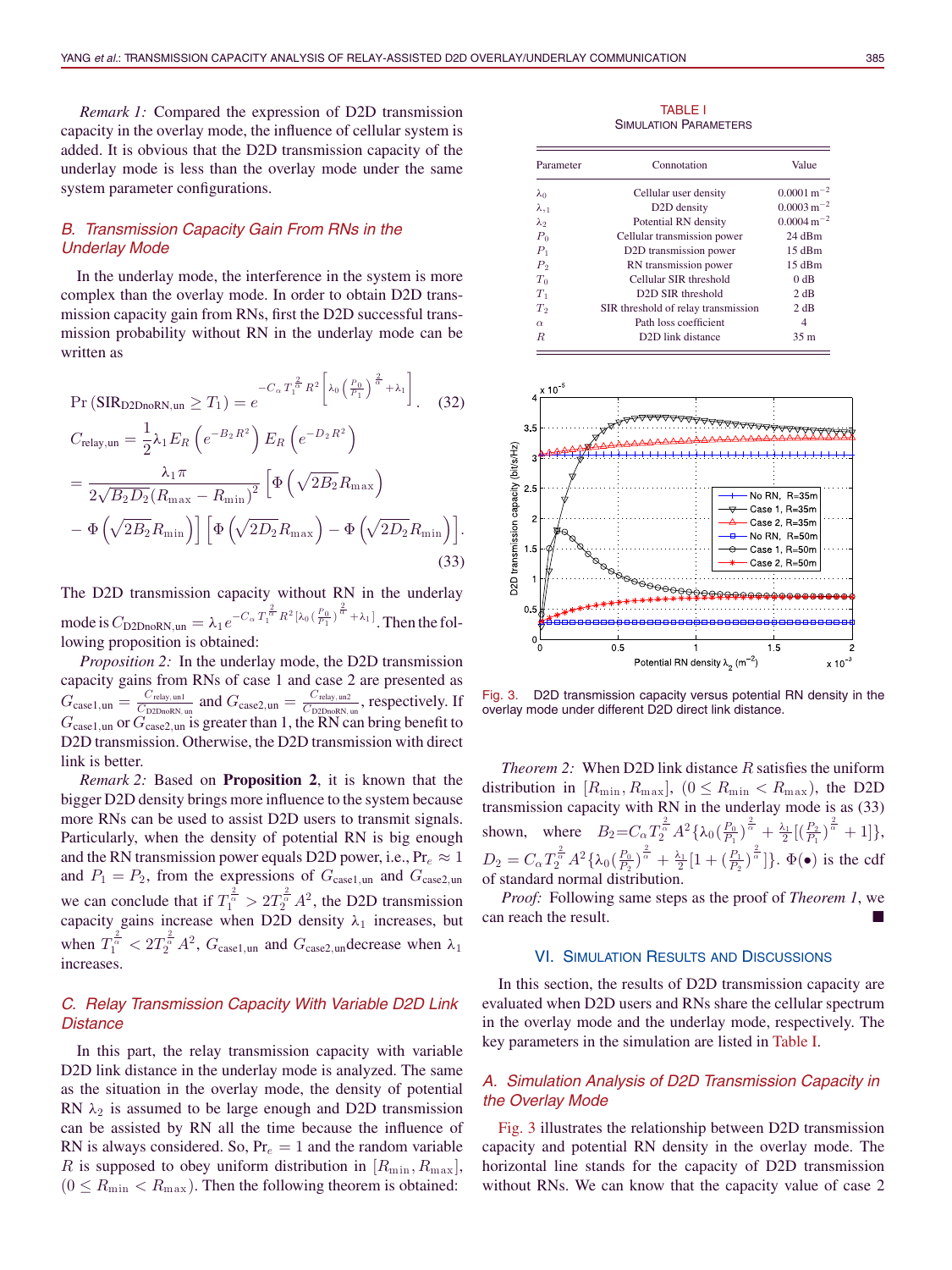

Fig. 4. D2D transmission capacity versu. D2D density in the overlay mode.

is always greater than the case without RNs because D2D direct link can be used to transmit signals when there are no RNs in the overlap region. When  $\lambda_2$  is small, the D2D network can obtain the capacity gain from relay transmission which can further improve the D2D transmission capacity, the capacity rises rapidly at the beginning when the potential RN density increases. When the potential RN density continues increasing, the D2D network capacity suffers from the loss caused by the excessive interference which leads to the decline of capacity.

In Fig. 4, when D2D density is small, it can be observed that the D2D transmission capacity increases as D2D density increases because large D2D density can bring enhancement to network performance. But if the D2D density continues increasing, the interference can not be ignored and leads to a decrease of capacity. Under the same  $\lambda_2$ , D2D transmission capacity of case 2 is larger than case 1 when  $\lambda_1$  is low, but if  $\lambda_1$  increases, the capacity value of case 1 becomes larger than case 2. The reason is that D2D users of case 1 can not only get benefits from RNs, but also from the D2D direct link under a low value of  $\lambda_1$ .

# *B. Simulation Analysis of D2D Transmission Capacity in the Underlay Mode*

Fig. 5 demonstrates the relationship between D2D transmission capacity and potential RN density in the underlay mode. Similar to the overlay mode, the capacity of case 2 is larger than the case without RN because D2D direct link can be used in case 2. Besides, the D2D transmission capacities of case 1 and 2 are equal under a large  $\lambda_2$  because D2D users can always find RNs to assist the transmission in both two cases. Compared with Fig. 3, the D2D transmission capacities in Fig. 5 are lower than the capacities in the overlay mode because cellular users also interfere D2D transmission. From Fig. 5, the curves of case 1 rise first and then decline because the gains from the RNs are dominated at first but then the harmful interference becomes dominated as  $\lambda_2$  increases.

In Fig. 6, the D2D transmission capacity increases at the beginning as D2D density increases because the D2D can bring capacity enhancement to the whole system. When D2D density



Fig. 5. D2D transmission capacity versus potential RN density in the underlay mode under different D2D direct link distance.



Fig. 6. D2D transmission capacity versus D2D density in the underlay mode.

continues increasing, the interference caused by D2D system becomes more and more serious, which leads to a reduction of D2D transmission capacity. Furthermore, compared with case 1, the D2D transmission capacity of case 2 is higher at first but lower later. The reason is D2D users in case 2 can benefit more from direct link when  $\lambda_1$  is small but suffers from interference when  $\lambda_1$  becomes large. Next, it can be seen that the D2D transmission capacity is lower when  $R = 50$  m because longer D2D direct link brings more propagation loss to the D2D system. In addition, the interference from cellular users is considered when D2D users share the spectrum in the underlay mode. D2D transmission capacity decreases when  $\lambda_0$  increases to  $5 \times 10^{-5}$  m<sup>-2</sup> because big cellular user density brings more interference to the D2D system. Last, when  $\lambda_2$  is small, the benefits D2D users get from RNs decrease, so the reduction of D2D transmission capacity can be observed in the figure.

# *C. Simulation Analysis of Boundaries of the D2D Direct Link Distance*

Fig. 7 demonstrates the trend of D2D transmission capacity with different  $R_{\min}$  in the overlay mode. Here, the maximum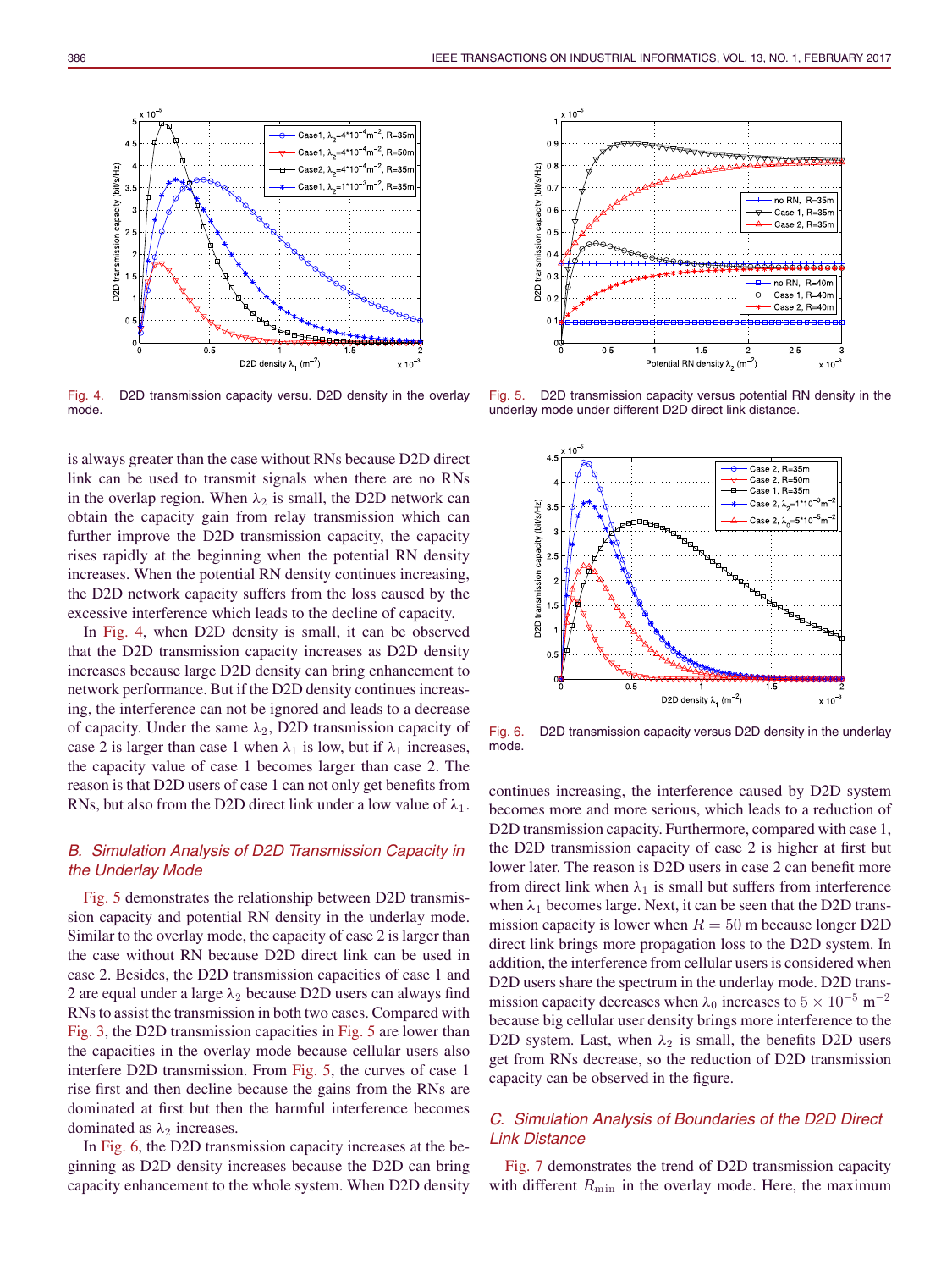

Fig. 7. D2D transmission capacity under different D2D density in the overlay mode with variable minimum transmission distances of D2D direct link.



Fig. 8. D2D transmission capacity under different D2D density in the overlay mode with variable maximum transmission distances of D2D direct link.

D2D direct link distance is fixed at 50 m. Since, the average D2D direct link distance is extended under a high  $R_{\text{min}}$ , the D2D transmission capacity decreases as  $R_{\text{min}}$  increases. According to the black circles in the figure, it is known that the large D2D density is more conducive to the D2D system when  $R_{\text{min}}$  is small. However, for the curve of low D2D density, both the reduction of D2D users and the interference among the system are smaller when the same increment is added to  $R_{\text{min}}$ , so the decline trend of the curve with high D2D density is faster.

Fig. 8 illustrates the influence of maximum transmission distance of D2D direct link in the overlay mode. Here, the minimum D2D direct link distance is set at 0. The D2D transmission capacity decreases as  $R_{\text{max}}$  increases; this is because the extension of  $R_{\text{max}}$  leads to the longer average D2D direct link distance, which causes more propagation loss during the signal transmission.



Fig. 9. D2D transmission capacity under different cellular and D2D density in the underlay mode with variable maximum transmission distances of D2D direct link.

Fig. 9 reveals D2D transmission capacity decreases as  $R_{\text{max}}$ increases due to long  $R_{\text{max}}$  causes long average D2D direct link distance, which makes the large propagation loss. We can see low D2D density brings little benefit to the networks, which causes a low D2D transmission capacity. Besides, D2D transmission capacity is decreasing as the increasing of cellular user density, which causes more and more serious interference to the D2D system.

#### VII. CONCLUSION

In this paper, the transmission capacities of D2D communication with the assistance of RNs are analyzed in both overlay and underlay modes. Based on stochastic geometry, the network is modeled by the heterogeneous PPP. The D2D transmission capacity expressions with RNs for transmission distance extension and capacity improvement are obtained in closed-form, which leads to the transmission capacity gains in both modes. Besides, the influences of the variable D2D direct link in two modes are considered, which can be used in the evaluation of practical network design. Furthermore, simulation results illustrate that the transmission capacity is influenced by the way of how to use RNs. In addition, the results demonstrate that D2D transmission capacity is impacted by the D2D direct link distance as well as the cellular, D2D and RN density, which introduce interference to the D2D system in different degrees.

#### **REFERENCES**

- [1] M. N. Tehrani, M. Uysal, and H. Yanikomeroglu, "Device-to-device communication in 5G cellular networks: Challenges, solutions, and future directions," *IEEE Commun. Mag.*, vol. 52, no. 5, pp. 86–92, May. 2014.
- [2] L. Dai, B. Wang, Y. Yuan, S. Han, C.-L. I, and Z. Wang, "Non-orthogonal multiple access for 5G: Solutions, challenges, opportunities, and future research trends," *IEEE Commun. Mag.*, vol. 53, no. 9, pp. 74–81, Sep. 2015.
- [3] X. Gao, L. Dai, S. Han, C.-L. I, and R. W. Heath, "Energy-efficient hybrid analog and digital precoding for mmWave MIMO systems with large antenna arrays," *IEEE J. Sel. Commun.*, vol. 34, no. 4, pp. 998–1009, Apr. 2016.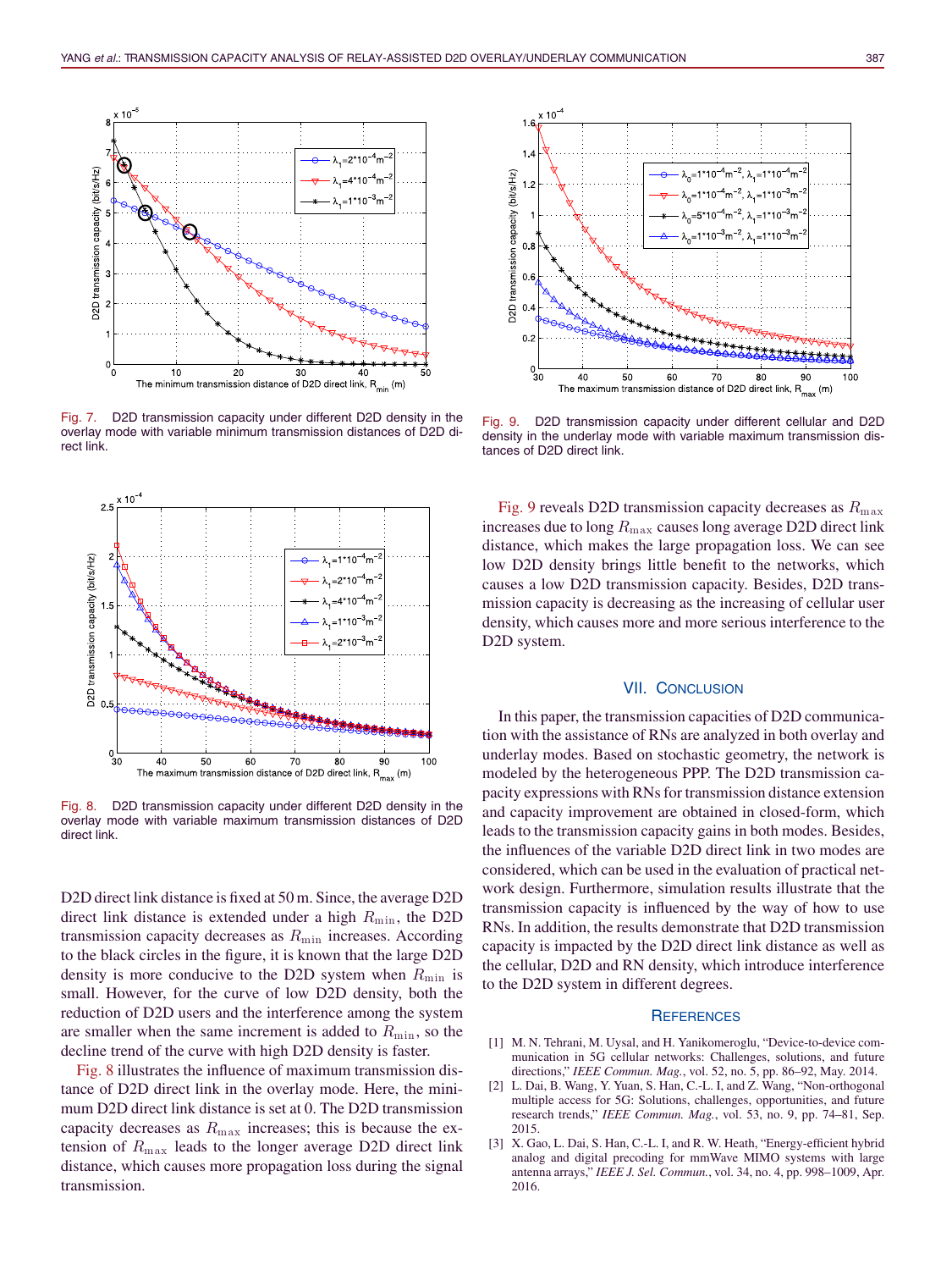- [4] X. Lin, J. G. Andrews, A. Ghosh, and R. Ratasuk, "An overview of 3GPP device-to-device proximity service," *IEEE Commun. Mag.*, vol. 52, no. 4, pp. 40–48, Apr. 2014.
- [5] P. Phunchongharn, E. Hossain, and D. I. Kim, "Resource allocation for device-to-device communications underlaying LTE-Advanced networks," *IEEE Commun. Mag.*, vol. 20, no. 4, pp. 91–100, Aug. 2013.
- [6] D. Karvounas, A. Georgakopoulos, K. Tsagkaris, V. Stavroulaki, and P. Demestichas, "Smart management of D2D constructs: An experimentbased approach," *IEEE Commun. Mag.*, vol. 52, no. 4, pp. 82–89, Apr. 2014.
- [7] G. Fodor *et al.*, "Design aspects of network assisted device-to-device communications," *IEEE Commun. Mag.*, vol. 50, no. 3, pp. 170–177, Mar. 2012.
- [8] H. Min, J. Lee, S. Park, and D. Hong, "Capacity enhancement using an interference limited area for device-to-device uplink underlaying cellular networks," *IEEE Trans. Wireless Commun.*, vol. 10, no. 12, pp. 3995– 4000, Dec. 2011.
- [9] C. Yu, K. Doppler, C. B. Ribeiro, and O. Tirkkonen, "Resource sharing optimization for device-to-device communication underlaying cellular networks," *IEEE Trans. Wireless Commun.*, vol. 10, no. 8, pp. 2752–2763, Aug. 2011.
- [10] R. Vaze, K. T. Truong, S. Weber, and R. W. Heath, "Two-way transmission capacity of wireless ad-hoc networks," *IEEE Trans. Wireless Commun.*, vol. 10, no. 6, pp. 1966–1975, Jun. 2011.
- [11] Y. Yang, Z. Liu, Z. Fu, T. Peng, and W. Wang, "Transmission capacity of device-to-device communication under heterogeneous networks with cellular users assisted," in *Proc. IEEE Globecom Workshops*, Atlanta, GA, USA, Dec. 2013, pp. 335–341.
- [12] L. Chen *et al.*, "Mobile relay in LTE-advanced systems," *IEEE Commun. Mag.*, vol. 51, no. 11, pp. 144–151, Nov. 2013.
- [13] H. Nishiyama, M. Ito, and N. Kato, "Relay-by-smartphone: Realizing multihop device-to-device communications," *IEEE Commun. Mag.*, vol. 52, no. 4, pp. 56–65, Apr. 2014.
- [14] M. Hasan, E. Hossain, and D. I. Kim, "Resource allocation under channel uncertainties for relay-aided device-to-device communication underlaying LTE-A cellular networks," *IEEE Trans. Wireless Commun.*, vol. 13, no. 4, pp. 2322–2338, Apr. 2014.
- [15] J. Lee *et al.*, "Outage probability of cognitive relay networks with interference constraints," *IEEE Trans. Wireless Commun.*, vol. 10, no. 2, pp. 390–395, Feb. 2011.
- [16] T. Q. Duong, V. N. Q. Bao, and H.-J. Zepernick, "Exact outage probability of cognitive AF relaying with underlay spectrum sharing," *Electron. Lett.*, vol. 47, no. 17, pp. 1001–1002, Aug. 2011.
- [17] B. Zhou, H. Hu, S. Huang, and H.-H. Chen, "Intracluster device-to-device relay algorithm with optimal resource utilization," *IEEE Trans. Veh. Technol.*, vol. 62, no. 5, pp. 2315–2326, Jun. 2014.
- [18] Z. Gao, L. Dai, Z. Lu, C. Yuen, and Z. Wang, "Super-resolution sparse MIMO-OFDM channel estimation based on spatial and temporal correlations," *IEEE Commun. Lett.*, vol. 18, no. 7, pp. 1266–1269, Jul. 2014.
- [19] L. Dai, J. Wang, Z. Wang, P. Tsiaflakis, and M. Moonen, "Time domain synchronous OFDM based on simultaneous multi-channel reconstruction," in *Proc. IEEE Int. Conf. Commun.*, Budapest, Hungary, Jun. 2013, pp. 1–5.
- [20] F. Baccelli and B. Blaszczyszyn, *Stochastic Geometry and Wireless Networks*, Vol. 1. Delft, the Netherlands: NOW, 2010.
- [21] I. S. Gradshteyn and I. M. Ryzhik, *Table of Integrals, Series, and Products*, 6th ed. New York, NY, USA: Academic, 2000.
- [22] M. Haenggi, *Stochastic Geometry for Wireless Networks.* Cambridge, U.K.: Cambridge Univ. Press, 2013.



**Yang Yang** (M'13) received the Ph.D. degree in electronic engineering from the School of Telecommunications Engineering, Beijing University of Posts and Telecommunications (BUPT), Beijing, China, in June 2015.

He was a Core Member of the team in D2D communication research in the Wireless Signal Processing and Network Lab, BUPT. Since July 2015, he has been a Postdoctoral Research Fellow with the Tsinghua National Laboratory for Information Science and Technology, Department

of Electronic Engineering, Tsinghua University, Beijing, China. His research interests include D2D communication, cognitive radio networks, and heterogeneous networks based on stochastic geometry and convex optimization.



**Yuan Zhang** (M'16) is currently working toward the B.E. degree in electronic engineering at Tsinghua University, Beijing, China, since 2013.

He joined the Tsinghua National Laboratory for Information Science and Technology as a Research Student in 2015. He has participated in the science fair with two research projects at College Student Innovation and Entrepreneurship Education of Beijing (top 3%). He has received the Student Award for Research and Innovation (top 2%), the First-class Scholarship

of Tsinghua University four times, and others. His research interests include device-to-device communication based on stochastic geometry, convex optimization, and nonlinear programming.



**Linglong Dai** (M'11–SM'14) received the B.S. degree in electronic engineering from Zhejiang University, Hangzhou, China, in 2003, the M.S. degree in electronic engineering (with the highest honors) from the China Academy of Telecommunications Technology, Beijing, China, in 2006, and the Ph.D. degree in electronic engineering (with the highest honors) from Tsinghua University, Beijing, China, in 2011.

From 2011 to 2013, he was a Postdoctoral Research Fellow with the Department of Elec-

tronic Engineering, Tsinghua University, where he has been an Assistant Professor since July 2013 and then an Associate Professor since June 2016. He has published more than 50 IEEE journal papers and more than 30 IEEE conference papers. He also holds 13 granted patents. He co-authored the book *mmWave Massive MIMO: A Paradigm for 5G* (Academic Press). His current research interests include massive MIMO, millimeter-wave communications, multiple access, and sparse signal processing. Particularly, he is dedicated to reproducible research and has made a large amount of simulation codes publicly available (refer to his homepage for more details: http://oa.ee.tsinghua.edu.cn/dailinglong/).

Dr. Dai received the IEEE ICC Best Paper Award in 2013, the IEEE ICC Best Paper Award in 2014, the IEEE TRANSACTIONS ON BROADCAST-ING Best Paper Award in 2015, the URSI AP-RASC 2016 Young Scientist Award in 2016, and the WCSP Best Paper Award in 2016. He currently serves as an editor of the IEEE TRANSACTIONS ON COMMUNICATIONS, an editor of the IEEE COMMUNICATIONS LETTERS, a guest editor of the IEEE JOURNAL ON SELECTED AREAS IN COMMUNICATIONS (Special Issue on Millimeter Wave Communications for Future Mobile Networks), and the co-chair of the IEEE Special Interest Group (SIG) on Signal Processing Techniques in 5G Communication Systems.



**Jianjun Li** received the B.S. and M.S. degrees in electronic engineering from Xidian University, Xi'an, China, and the Ph.D. degree in electronic engineering from Tsinghua University, Beijing, China, in 1996, 1999, and 2002, respectively.

From 2002 to 2007, he was a Senior Researcher on 4G wireless communication with the Beijing Samsung Telecom R&D Center in Beijing. From 2007 to 2015, he was with Posdata, Pantech and Innovative technology Lab. Co. in South Korea as a Senior Researcher. During this

period, his research mainly focused on Wimax and 3GPP LTE standard including MIMO, CoMP, small cell, and LAA. Since 2016, he has been an Associate Professor at Zhongyuan University of Technology, Zhengzhou, China. His current research interests include 5G wireless communication including massive MIMO, NOMA, new waveform and application of digital signal processing in communication systems.